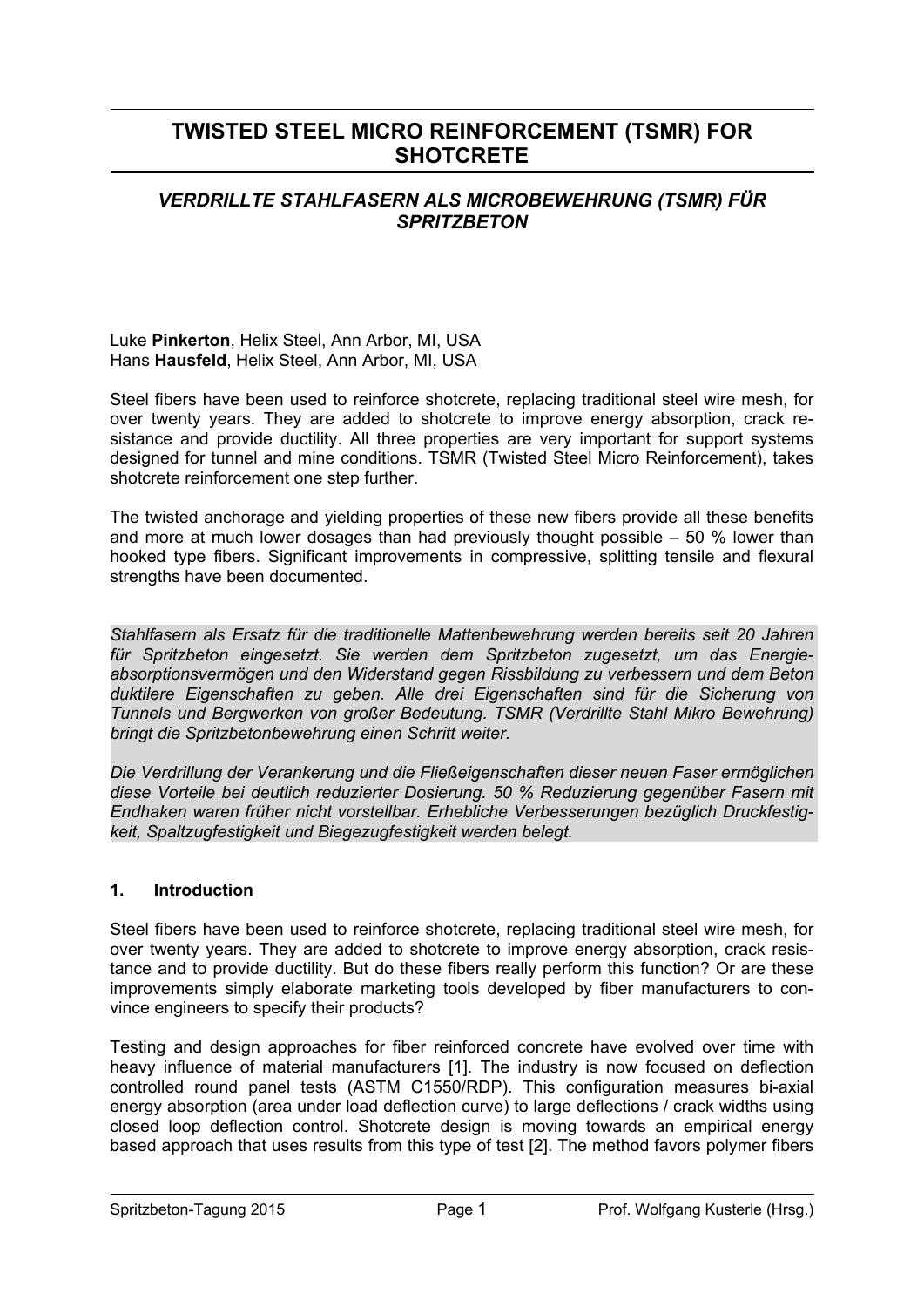which exert force on the concrete only AFTER large cracks are formed, since their moduli of elasticity are lower than concrete (they stretch like rubber bands). Further, the test machines use sophisticated controllers programed to immediately remove the load when the concrete cracks. This provides a false sense that low modulus fibers provide strength immediately after crack formation.

There are three problems with current test and design methods:

- 1) Current test methods fail to measure properties needed for design directly (tensile resistance) and rely on empirically based assumptions to convert equivalent bending stress (from beam tests) to tensile stress.
- 2) Current design methods allow (and in many cases encourage) design assuming very large deflections and large crack widths (up to 40 mm deflection and 15 mm cracks) in flexural tests. The cracks are nearly 38 times the maximum code allowed crack width (EN 1992, 0.4 mm) and 72 times the width allowed when water-tightness is required (0.2 mm) [3]. By arguing that large crack widths are acceptable and even desirable, the polymer fiber industry has quietly convinced the industry that it is acceptable to have large cracks in concrete [4, 5].
- 3) Studies have shown strength variations of as much as 200 % in flexural testing associated with specimen size, preparation, and/or support conditions [6]. This calls in to question the idea of using data from such tests for design purposes.

Twisted Steel Micro Reinforcement (TSMR) Technology is both a product and a design method. The product has a statistically significant effect on the tensile strain capacity and modulus of elasticity of the concrete and it provides stable post crack resistance [7]. Unlike polymer fibers, TSMR provides tensile resistance prior to the development of code maximum cracks allowing for watertight design. This is accomplished via its twisted geometry which provides better anchorage/bond prior to crack formation and because it must actually untwist (provides constant resistance) to pull out of concrete (Figure 4). Unlike polymer fibers, TSMR increases the tensile strength and ductility of concrete prior to cracking and provides significant tensile resistance starting at 0.005 mm crack width.

The design approach is unique because it solves the problem of specimen size and geometry by isolating the two primary variables and testing them separately: Force per TSMR and distribution of TSMR. Separating the distribution part of the limit state function allows for less expensive testing with smaller specimens without compromising design. The design approach is based on tensile stress capacity but is restricted by tensile strain (crack width). With cracks held smaller than 0.20 mm, structures remain water-tight and corrosion of steel does not come into play. The strain check also has the benefit of adequately addressing size effect, an issue that plagues standardized fiber testing and design approaches today.

#### **2. Testing and Design Approaches**

Unlike traditional reinforcement, the performance characterization and design of steel fiber concrete is not uniform throughout the industry. There are many competing test standards (Table 1) and design procedures (Table 2). While direct tensile resistance is the performance measurement needed for design, most test standards involve flexural tests. Tensile resistance is derived by assuming a relationship between the flexural stress (which only exists in linear elastic materials and is invalid after a crack forms) and direct tensile stress [8]. A multiplier of 0.37, (which assumes linearly decreasing load as crack width increases) is typically used to relate the flexural stress in beams with large cracks (3.5 mm) to direct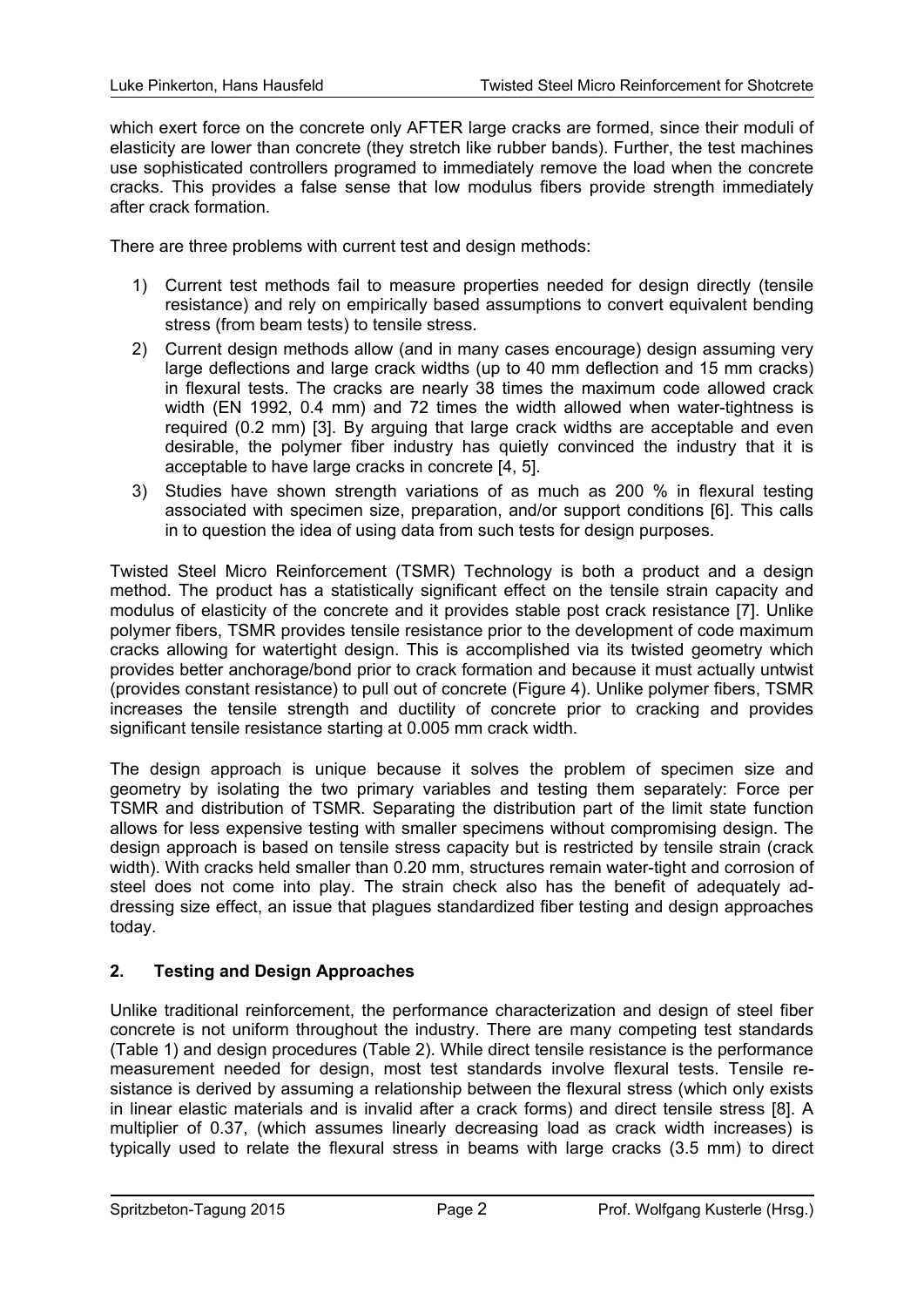tensile strength [5]. Beam testing is also plagued with so called "size effect," the nonscalability of results to larger or smaller sections and/or cross correlation of crack size, fiber length and specimen size on results. [6]

| <b>Test</b><br><b>Standard</b>  | <b>Type</b>                     | <b>Control</b><br><b>Measurement</b> |                          | <b>Single</b><br><b>Operator COV</b> |  |
|---------------------------------|---------------------------------|--------------------------------------|--------------------------|--------------------------------------|--|
| <b>ASTM C78</b>                 | <b>Flexural Beam</b>            | Load                                 | Peak only<br>Post crack* | 5.7%                                 |  |
| <b>ASTM C1609</b>               | <b>Flexural Beam</b>            | <b>Deflection</b>                    | Peak<br>Post crack       | Peak: 8.2 %<br>Post: 17 %            |  |
| <b>ASTM C1399</b>               | <b>Flexural Beam</b>            | Load                                 | Post Peak only           | 13 %                                 |  |
| <b>ASTM C1550</b><br><b>RDP</b> | <b>Flexural Round</b><br>Panel  | <b>Deflection</b>                    | Peak<br>Post crack       | Peak 6.2 %<br>Post 10 %              |  |
| <b>EFNARC</b>                   | <b>Flexural Square</b><br>Panel | <b>Deflection</b>                    | Peak<br>Post crack       | Not reported                         |  |
| EN 14651                        | Flexural<br>Notched Beam        | <b>Crack Width</b>                   | Post crack only          | Not reported                         |  |
| EN 12390-5                      | <b>Flexural Beam</b>            | Load                                 | Peak only<br>Post crack* | Not reported                         |  |
| RILEM<br><b>TC 162-TDF</b>      | Direct Tension<br>Notched       | <b>Deflection</b>                    | Post crack only          | Not reported                         |  |
| ASTM C496<br>EN 12390-6         | <b>Splitting Tensile</b>        | Load                                 | Peak<br>Post crack*      | 5%                                   |  |
| <b>UES</b><br><b>EC 015</b>     | <b>Direct Tension</b>           | <b>Deflection</b>                    | Peak crack<br>Post crack | Peak 6.3 %<br>Post 11 %              |  |

|  |  | Table 1: Fiber Test Methods |
|--|--|-----------------------------|
|--|--|-----------------------------|

\*Note: measurable only when post crack strength is higher than first crack strength

While the fib Model Code 2010 aims to become the general standard for fiber design in Europe, there are still several competing design approaches and methods (Table 2). The design crack widths are different for different design methods. Some of the more robust approaches, like RILEM TC 162 TF, include some statistical considerations for variations in test results. UES EC 015, is the only method evaluated that employs the Load and Resistance Factor Design (LRFD) method for deriving resistance factors employed by the world's major design codes. [9, 10]

The Papworth 2002 method of design for shotcrete is the only empirical approach evaluated. It uses the relationship between energy (too large deflection) in the round or square panel testing to rock type presented in a prescriptive table instead of a physics-based tensile strength approach [2]. This method favors fibers that behave well at large deflections in the round panel tests.

The properties of TSMR reinforced concrete with higher tensile strength could provide benefit to designs using provisions of EN 1992 and ACI 318 for elastic design and plain concrete design. Unlike with conventional non-linear reinforced concrete design, these approaches consider concrete tensile strength in their design.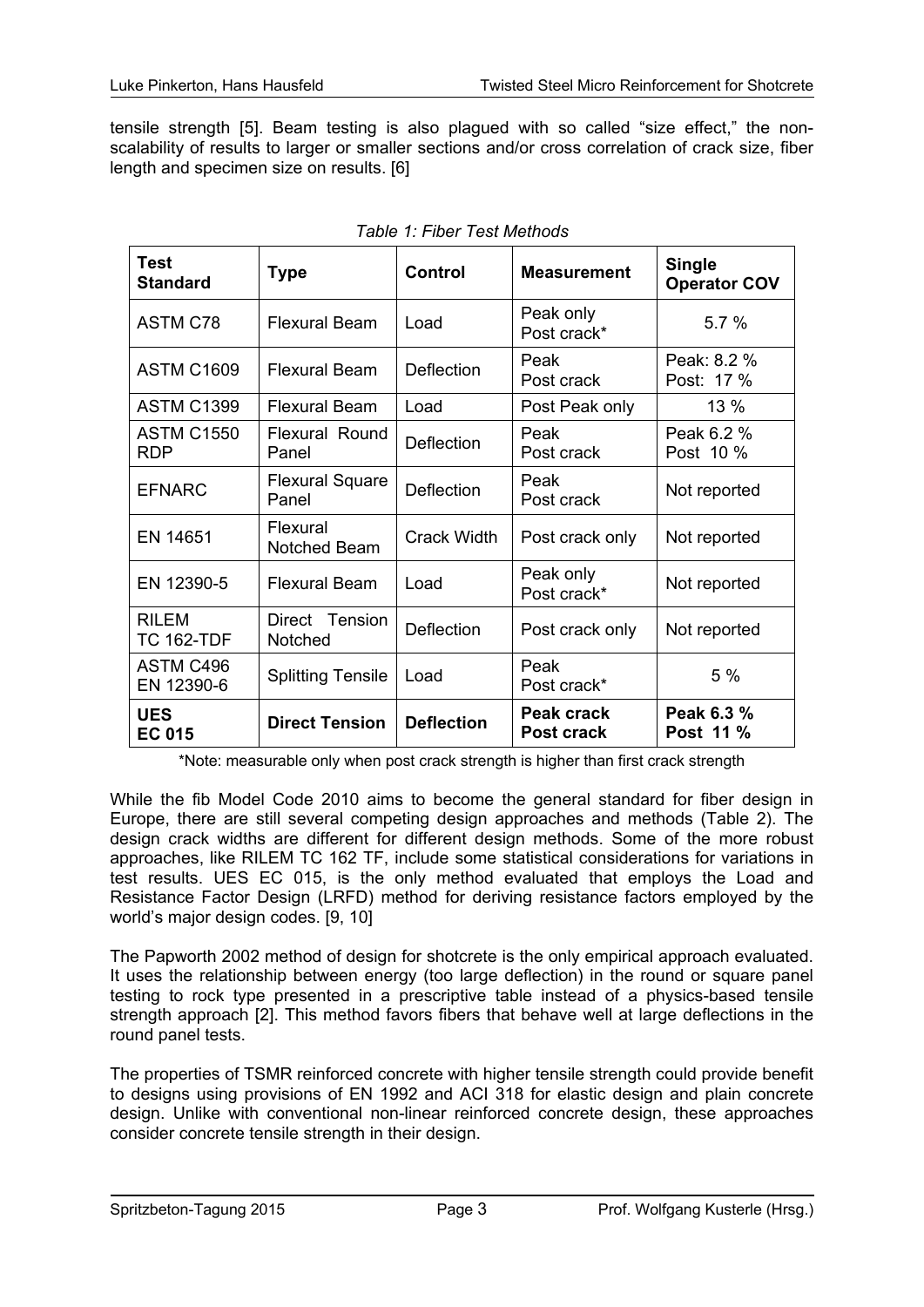| <b>Design</b><br>Approach          | <b>Application</b><br>and Criteria     | Design<br><b>Test</b><br><b>Assumption</b>                      |                      | <b>Test vs Design</b><br><b>Stress Model</b> |  |
|------------------------------------|----------------------------------------|-----------------------------------------------------------------|----------------------|----------------------------------------------|--|
| <b>ACI-360</b>                     | Slabs only<br>cracked stress           | 4 mm crack<br><b>Yield Line</b>                                 | <b>ASTM</b><br>C1609 | Linear, Re3                                  |  |
| ACI 506.1R-9                       | Shotcrete<br>cracked stress            | <b>ASTM</b><br>0.5 mm crack<br>C1609                            |                      | Linear,<br>stress at 0.5 mm                  |  |
| <b>RILEM</b><br><b>TC 152-TDF</b>  | General,<br>cracked<br>stress & strain | $1.5$ mm<br>EN 14651<br>3.5 mm crack                            |                      | <b>Bi-Linear</b><br>f1x0.45; f4x0.37         |  |
| Concrete<br>Society TR-34          | Slabs only<br>cracked stress           | 3.5 mm crack<br>EN 14651<br><b>Yield Line</b>                   |                      | <b>Bi-Linear</b><br>f4x0.37                  |  |
| Fib Model<br><b>Code 2010</b>      | General,<br>cracked<br>stress          | $0.5$ mm or<br>EN 14651<br>2.5 mm crack                         |                      | <b>Bi-Linear</b><br>f1x0.45l f3/3            |  |
| Papworth<br>2002 [2]               | Shotcrete<br>Energy                    | <b>ASTM</b><br>Energy to 40<br>C1550,<br>or 80 mm<br><b>RDP</b> |                      | <b>Empirical Table</b><br>of Energy          |  |
| EN 1992                            | General<br>Section 5.4                 | Elastic<br>EN 12390-6<br>Design                                 |                      | Elastic, MOE,<br><b>Tensile Strength</b>     |  |
| <b>UES EC015/</b><br><b>ER 279</b> | <b>Stress &amp; Strain</b>             | Peak or<br>1 mm crack                                           | <b>EC 015</b>        | <b>Not Required</b>                          |  |

|  |  | Table 2: Steel Fiber Design Methods |
|--|--|-------------------------------------|
|  |  |                                     |

#### **3. Advantages and Disadvantages of Steel vs. Polymer Fibers in Shotcrete**

While polymers can be engineered to have tensile strengths equal to or greater than mild steel, the primary difference between steel and polymer fibers is modulus of elasticity (stiffness). Figure 1 illustrates the profound difference in modulus of elasticity between concrete, steel and several polymer types commonly used in concrete fibers. Steel is 800 % stiffer than concrete and the best polymer has only 38 % the stiffness of concrete. [11]

Even with a very efficient concrete fiber bond, the polymer fibers do not provide tensile resistance prior to the development of cracks and they are stretched enough to provide resistance (they act like a rubber band in relation to the concrete). Direct tension comparing plain, polymer fiber, and TSMR concrete suggest pre-crack tensile is not affected by polymer fibers. This intuitively makes sense given the polymer fibers are nearly inactive until stretched (Figure 2) [12] due to their low elastic modulus.

Steel, on the other hand, can provide resistance to concrete prior to crack due to its high elastic modulus and tensile strength relative to plain concrete. Provided these conditions are met and the bond between concrete and steel is adequate, the steel will increase the ductility of the concrete prior by providing alternative load paths of micro-cracking initiates. The testing confirmed the increase in strain at first crack with TSMR versus control is with 99.92 % confidence. TSMR technology is the only fiber type studied – steel or polymer – that exhibits this behavior.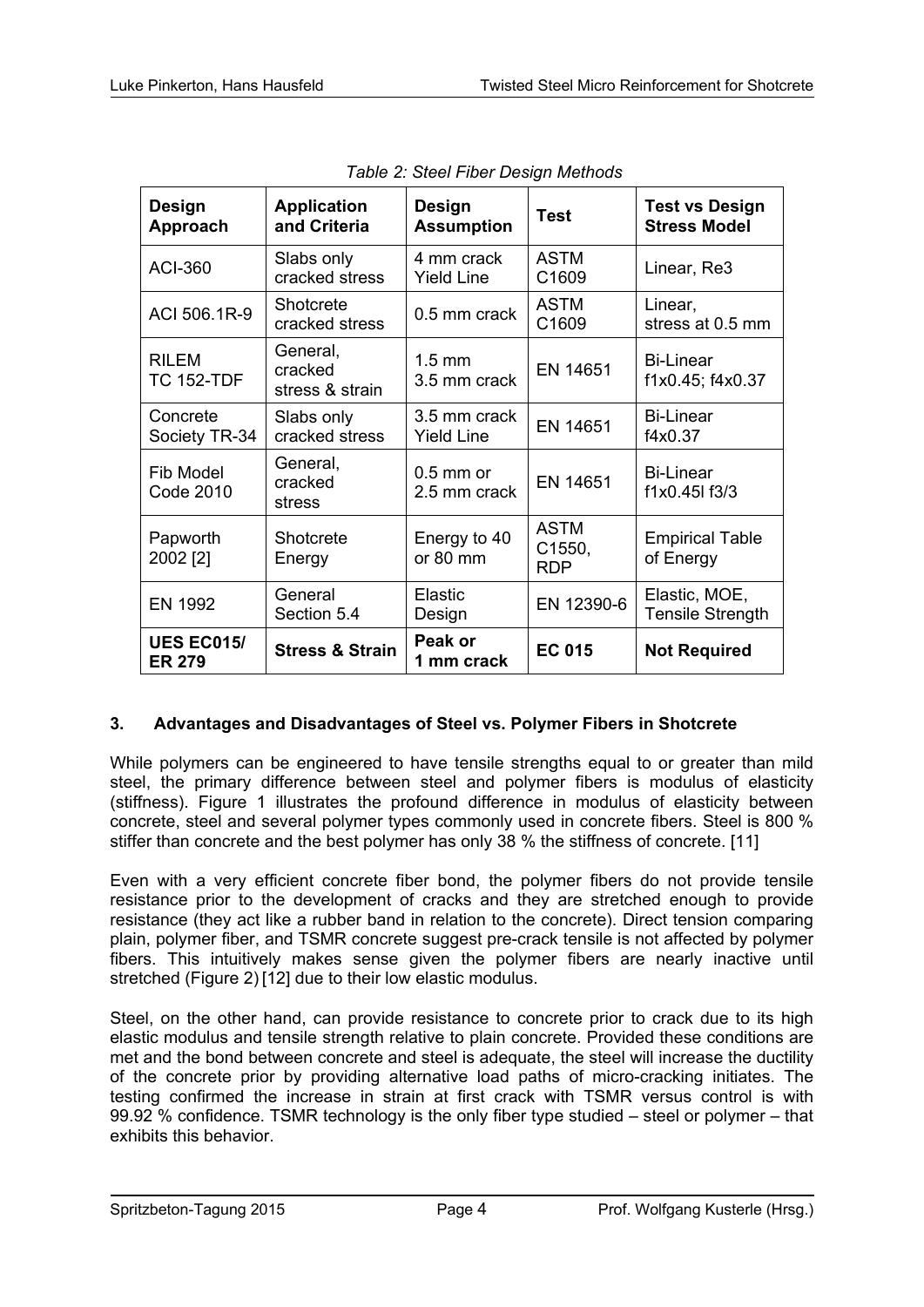

*Figure 1: Concrete and Fiber Material Modulus of Elasticity [11]*



*Figure 2: Pre Crack Direct Tensile Load Vs Displacement [12]*

Polymer fibers do not begin exerting significant tensile force until after a crack of 0.85 mm wide forms (Figure 3). Once the concrete has developed a dominant crack of this size, the fiber can provide some tensile resistance as the crack increases in size to 3.5 mm and it stretches. Its best performance occurs at 3.5 mm, not coincidentally, the same crack width most of the design methods employ (remember EN 1992 states that the maximum crack width in a low environmental exposure area is 0.4 mm) [3]. The lower stiffness of the TSMR concrete is due to the efficient bond and screw shape of the TSMR product. This unique shape and bond allows the concrete matrix develop micro-cracks but not allow those micro-cracks to localize as quickly when the TSMR is not present. The TSMR is acting similar to a torsion spring, which stretches before the bond is broken and untwisting begins. This response is noticeable in both flexural (ASTM C1609 & C78) and direct tension (UES E015) testing by an increase in the peak (MOR) and deflecttion/displacement at peak, not seen in steel or polymer fibers or rebar [12, 18, 20]. In fact,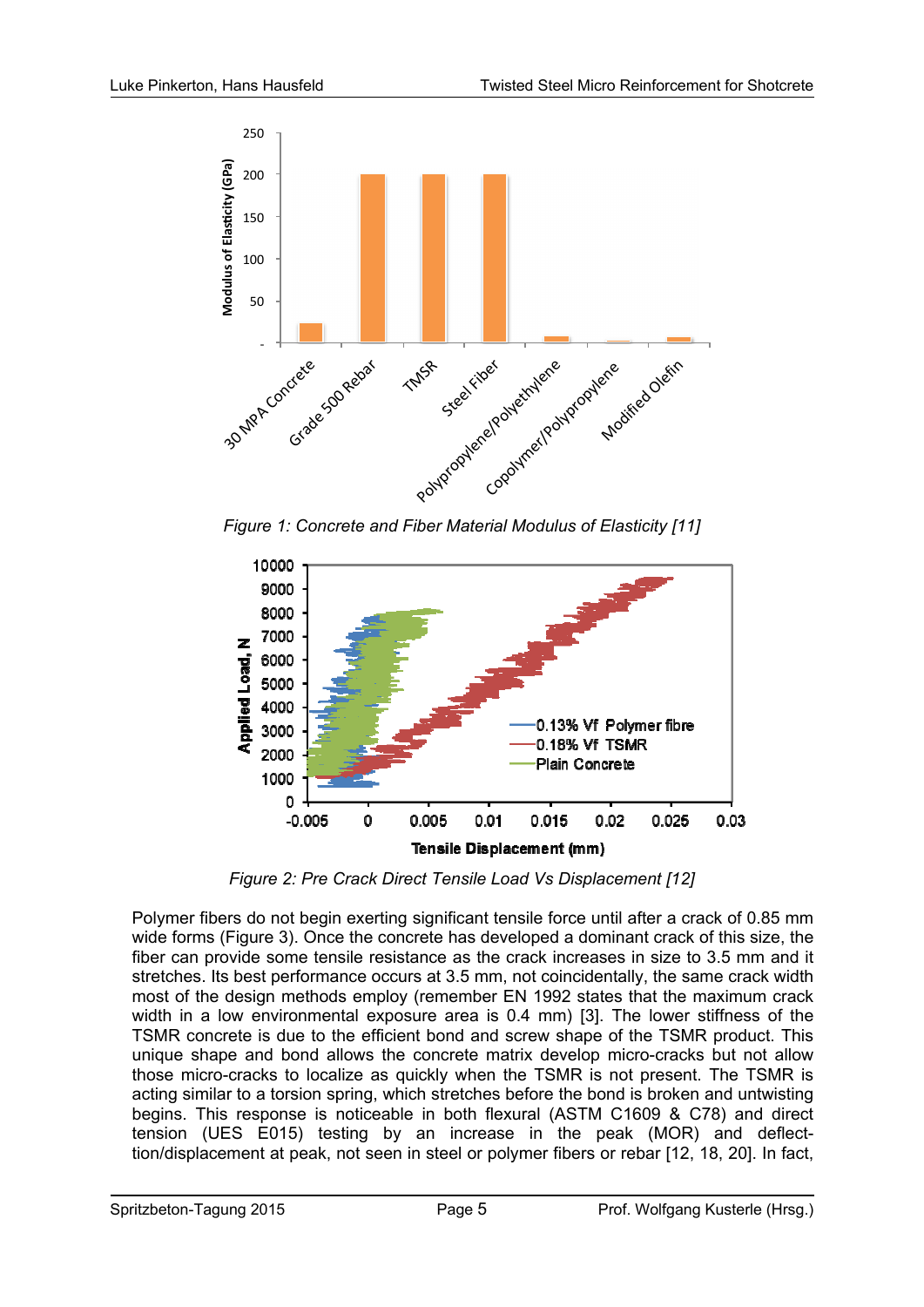it accepted that any reinforcement including rebar and wire mesh increase the frequency of cracking thus weakening plain concrete (i.e. EN 1992, ACI 318, 224R-01).



*Figure 3: Polymer Fiber Concrete Post Crack Direct Tensile Load Vs. Displacement [12]*

#### **4. Geometry, Material and Physical Properties of TMSR**

TSMR is made from high carbon, cold-drawn, deformed steel wire complying with ASTM A 820, Type I. The steel wire has a tensile strength of 1850 MPa and can be zinc coated for corrosion protection (also sold without coating). The length is 25 mm and its equivalent diameter is 0.5 mm. Each TSMR has a minimum of one 360-degree twist [13]. The TSMR can be customized in all areas (tensile, length, diameter, twists) for specific structures, designs, test standards or performance requirements.

Twisted Steel Micro Reinforcement (TSMR) is produced with a unique twisted profile (Figure 4) that allows each piece to bond to the matrix over its full length. In addition, the reinforcement must untwist as it pulls out of the concrete. This makes this product significantly different from traditional steel fibers because pullout is governed by untwisting resistance rather than friction. TSMR is active in both the "Proactive Phase" (pre-crack), increasing peak tensile strength, and during the "Reactive Phase" (post-crack) providing ductility and stable tensile resistance to large crack widths.



*Figure 4: Twisted Steel Micro Reinforcement*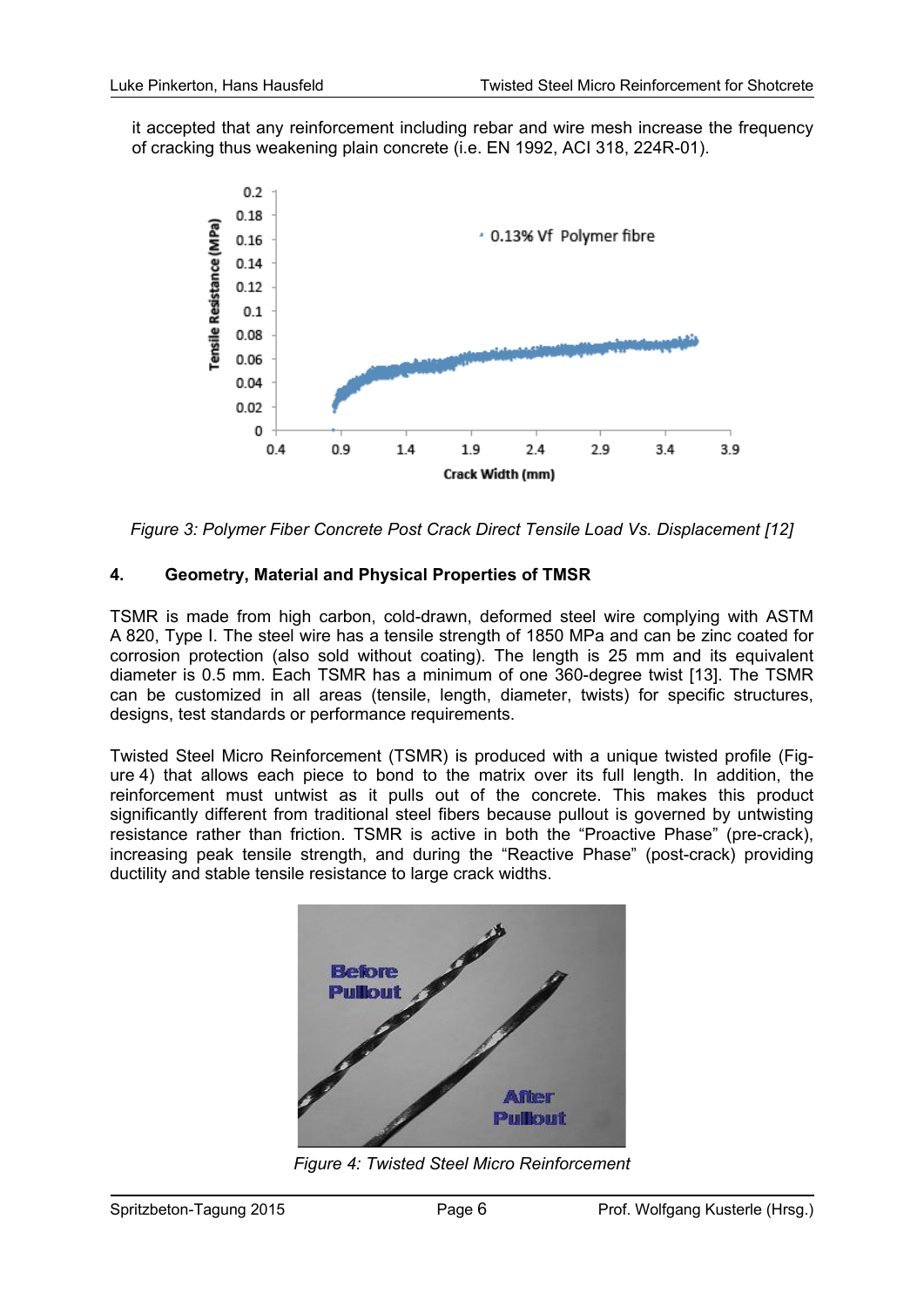#### **5. Performance Characterizations and Design of TSMR**

#### 5.1 Testing Per UES EC 015

TSMR tension resistance is measured using direct tension testing [14, 15]. The test uses a 150 mm diameter "dogbone" shaped coupon fitted with an adhesive anchor on the top and bottom and three strain measuring devices (Figure 5). These specimens are typically cast, methods of specimen preparation with shotcrete using a nozzle attachment are under development. The machine measures the direct tensile behavior using the procedures outlined in ASTM E111 both before and after a crack forms. The specimen geometry was designed using finite element analysis to assure there are no stress concentrations in the gage length.



*Figure 5: Direct Tensile Test Setup* 

The test method and data analysis method is detailed in Uniform Evaluation Criteria #015. These criteria are an ISO Guide 65 compliant peer reviewed code document, recognized in 99 countries through International Standards Organization Mutual Recognition Agreements.

#### 5.1.1 Test Results – Direct Tensile

Before a dominant (localized visible) crack forms, the bond provided by the twisted shape of TSMR in addition to the high modulus allows for force re-distribution into the TSMR. The TSMR concrete has a lower modulus (thus it is more flexible) and requires more energy (area under load deflection curve) to crack (Figure 2). This occurs as result of a small amount of elastic stretching and untwisting that occurs as load is re-distributed into TSMR; the concrete micro-cracks prior to the formation of a dominant crack. The polymer fiber concrete sample cracked at 1/10<sup>th</sup> the displacement of the TSMR sample, similar to the control.

After a crack forms, TSMR maintains stable tensile resistance up to a 1 mm crack width at low dosages as it stretches and begins to untwist (Figure 6). The TSMR resistance will decrease as the crack width increases beyond this as the TSMR's ends begin to move and pull out. The force carried at equal volume fraction compared to polymer fibers is twelve times at 1 mm crack and four times at 3.5 mm crack (Figure 6). Higher dosages of TSMR (>0.5% Vf) are capable of deflection hardening behavior in bending (Figure 8) [18].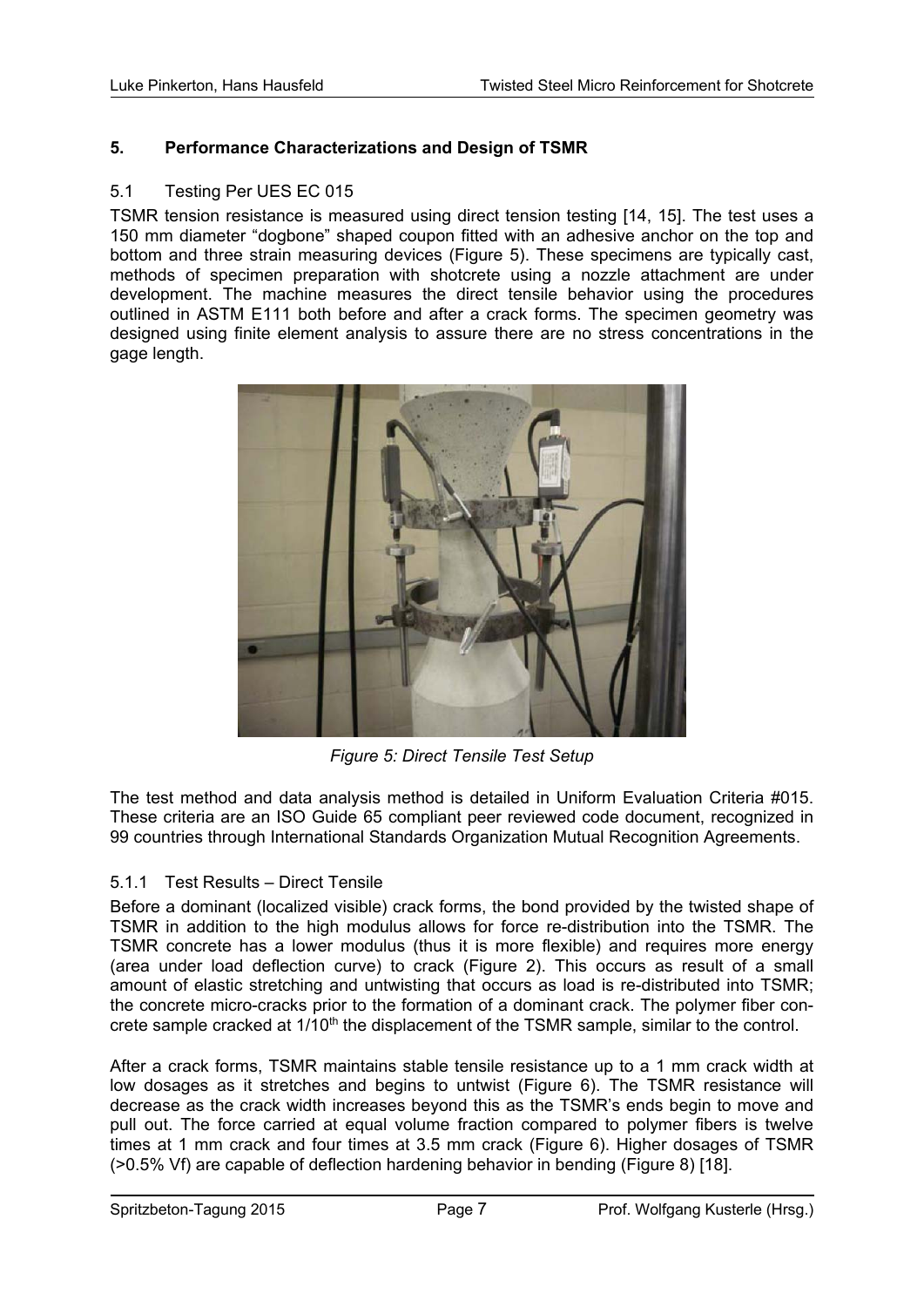

*Figure 6: TSMR vs Polymer Fiber: Post Crack Direct Tension [12]*

## 5.1.2 Test Results – Spitting Tensile

Splitting tensile strengths with TSMR dosage (Figure 7), further demonstrating its ability to improve the pre-crack properties of the concrete. Similar increases in first crack strength (Modulus of Rupture) occur in beam testing and direct tension testing (Figure 8).



*Figure 7: TSMR Splitting Tensile Strength [17]*

## 5.1.3 Test Results – Beam Test (without notch)

Standard flexural beam testing conducted in accordance with ASTM C1609 (100 mm x 100 mm specimen size) shows that the same level of performance as with a 35 mm, 65 aspect ratio hook fiber can be achieved with 50 % the dosage of TSMR 5-25 (25 mm x 0.50 mm diameter). Further, the data shows that deflection hardening is possible with higher dosages of TSMR (Figure 8).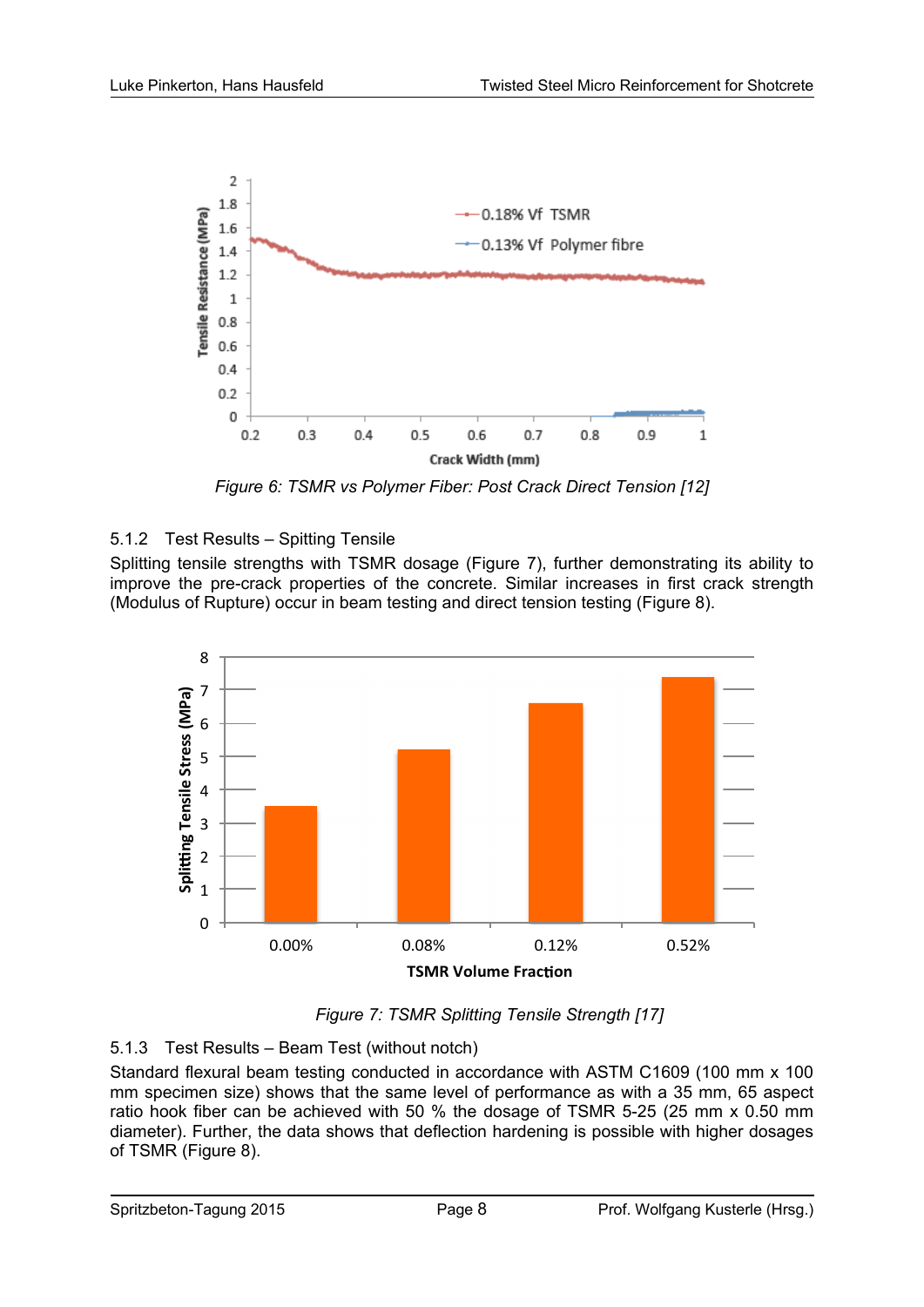

While behavior of the 0.50 mm TSMR product is excellent in 100x100 mm beam tests, certain modifications of the base TSMR product have to be made to allow maximum performance in larger 150x150 mm specimens due to the size effect. A TSMR product (TSMR 8-50, 0.8 mm x 50 mm) has been developed specifically to allow BOTH design per UES EC 015 and design per existing standards that use the ASTM C1609 and EN 14651 (150x150x450 mm samples) test and indirect determination of tensile resistance as input to design. Testing in two different mixes shows the increases in the peak bending stress and deflection at peak expected with TSMR along with stable post crack behavior (Table 3 and Figure 9). The performance both pre and post crack exceeds levels required in recent underground construction specifications at dosages lower than ever before possible with a steel fiber [17]. The splitting tensile values with TSMR are significantly higher than those published in EN 1992.

|                                |          | <b>Splitting</b>           | Peak           |            | Stress at     |                 | Average            |          |
|--------------------------------|----------|----------------------------|----------------|------------|---------------|-----------------|--------------------|----------|
|                                |          | Tensile,                   | <b>Bending</b> | Deflection | 0.75          | Stress at       | Stress to          |          |
|                                | $f'_{c}$ | $\mathsf{f}_{\mathsf{ct}}$ | <b>Stress</b>  | at Peak    | mm, $f_{600}$ | 3 mm, $f_{150}$ | 3 mm, $f_{\alpha}$ | $R_{e3}$ |
|                                | MPa      | MPa                        | MPa            | mm         | MPa           | MPa             | MPa                |          |
| TSMR 8-50 12 kg/m <sup>3</sup> | 37       | 3.15                       | 4.69           | 0.072      | 1.66          | 1.21            | 1.70               | 40%      |
| <b>COV</b>                     |          | 4%                         | 3%             | 4%         | 14%           | 17%             | 12%                | 15%      |
| TSMR 8-50 18 kg/m <sup>3</sup> | 37       | 3.29                       | 4.79           | 0.083      | 2.66          | 1.95            | 2.60               | 60%      |
| <b>COV</b>                     |          | 1%                         | 4%             | 5%         | 13%           | 4%              | 8%                 | 10%      |
| TSMR 8-50 27 kg/m <sup>3</sup> | 63       | 5.37                       | 7.10           | 0.100      | 5.20          | 3.30            | 4.77               | 71%      |
| <b>COV</b>                     |          | 6%                         | 1%             | 6%         | 8%            | 16%             | 6%                 | 4%       |

*Table 3: ASTM C1609 Test Results Helix TSMR 8-50 [19]*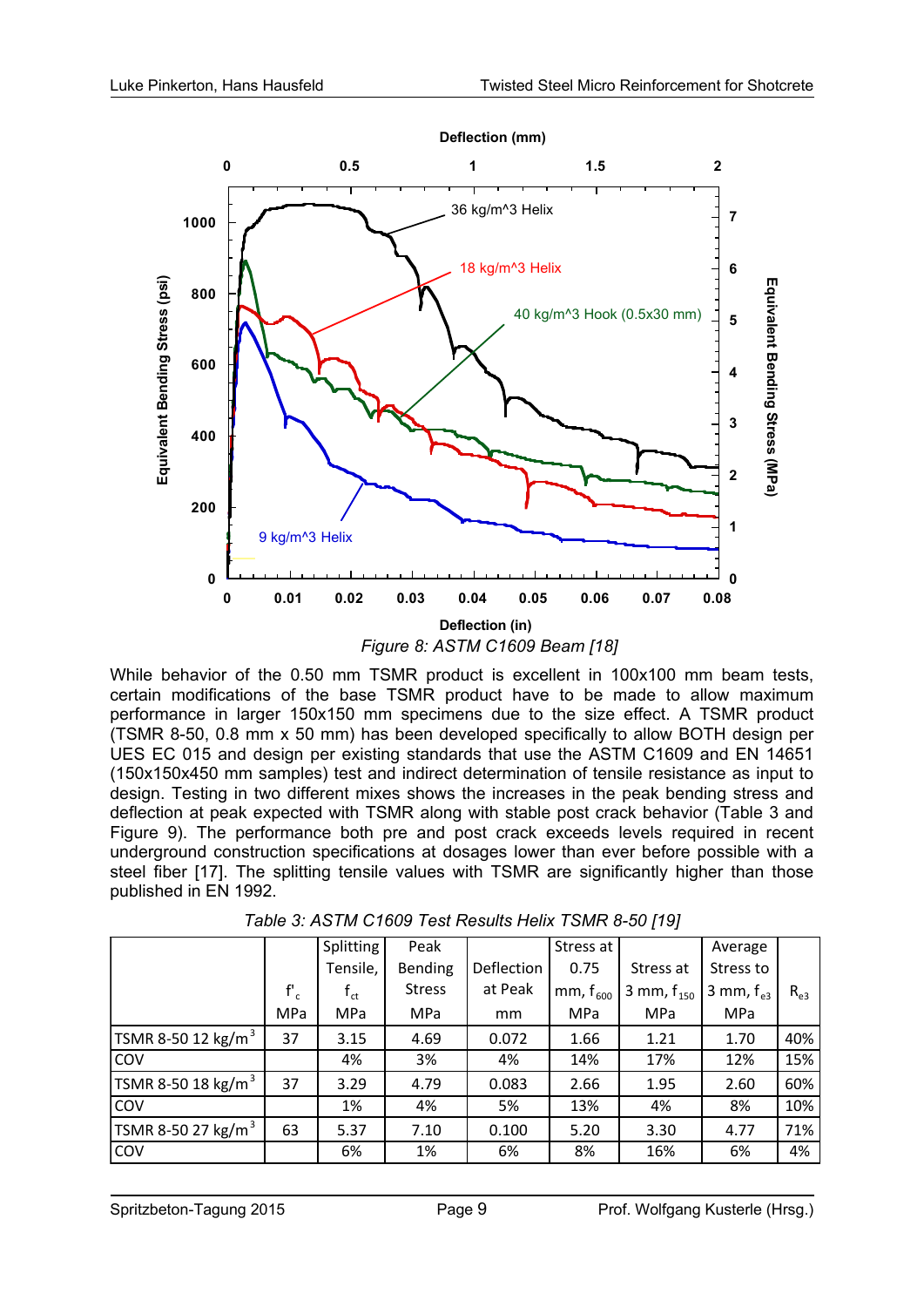

#### 5.1.4 Test Results – Notched Beam Test

Testing indicates that TSMR developed for the EN 14651 test preformed 40 % better than 65-aspect ratio hook ended steel fiber at 3.5 mm crack width with more consistent results (Figure 10 and Table 4). While an evaluation report is pending for this product, testing at Element Labs (Report ESP013997P) against the criteria for TSMR outlined in UES EC 015 confirms an increase in tensile strain at first crack of 19 % over the control (plain concrete) with 98 % confidence (p=0.017) and post crack stable direct tensile behavior.

| Product                           | Dosage            | Aspect | ct, L | $\mathsf{F}_{\mathsf{R},1}$ | $R_{R,2}$ | R,3 | t <sub>R, 4</sub> |
|-----------------------------------|-------------------|--------|-------|-----------------------------|-----------|-----|-------------------|
|                                   | kg/m <sup>3</sup> | Ratio  | MPa   | MPa                         | MPa       | MPa | MPa               |
| <b>Helix 8-50</b>                 | 25                | 62     | 5.1   | 3.8                         | 5.3       | 5.4 | 4.8               |
| COV                               |                   |        | 3%    | 12%                         | 9%        | 11% | 10%               |
| Hook 80/60                        | 25                | 80     | 5.0   | 3.2                         | 4.0       | 4.0 | 3.4               |
| COV                               |                   |        | 6%    | 16%                         | 14%       | 17% | 16%               |
| <b>Increase vs Hook with TSMR</b> |                   | 2%     | 20%   | 31%                         | 37%       | 41% |                   |

*Table 4: EN 14651 Test Results Helix TSMR 8-50 Vs Hook Fiber 80/60 [20]* 

#### 5.2 Design Per UES EC 015

The TSMR design procedure uses tensile values developed from UES EC 015 direct tension testing. A regression analysis is performed to derive a function for tensile resistance measured with direct tension testing as a function of the number of TSMR spanning the broken cross section and concrete compressive strength (Figure 11).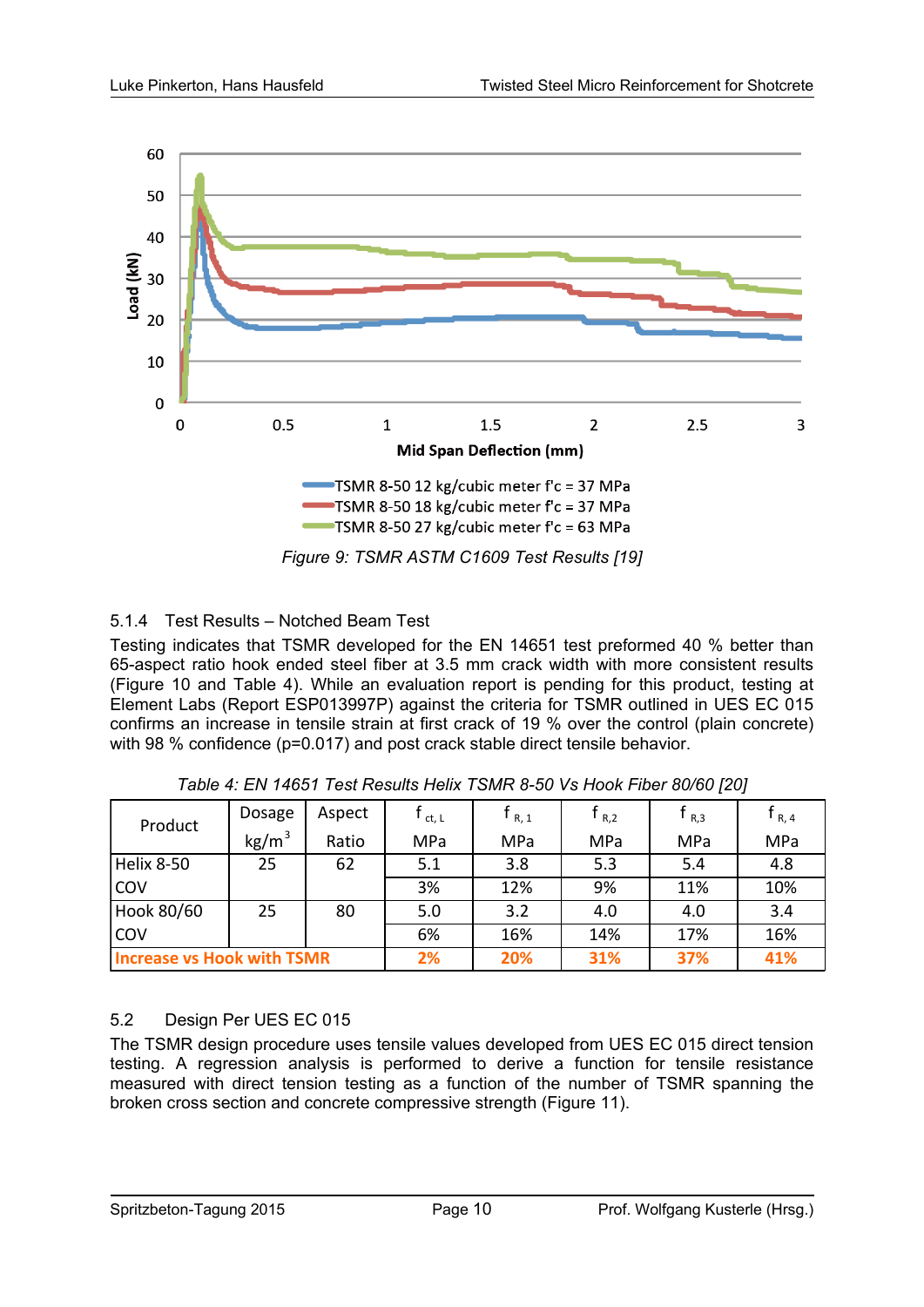

*Figure 10: TSMR EN 14651 Test Results [21]*



*Figure 11: Direct Tensile Test Results [22]*

Uniform Evaluation Criteria #015, also specifies a tensile "stress block" design method (Figure 12) similar to the method prescribed in RILEM TC 152-TDF and the fib 2010 Model code with a few exceptions:

1) The LRFD method is used to derive limit state equations and appropriate resistance factors used in design using the direct tension testing data that takes into account both the measurement itself and the variation in the measurement [23].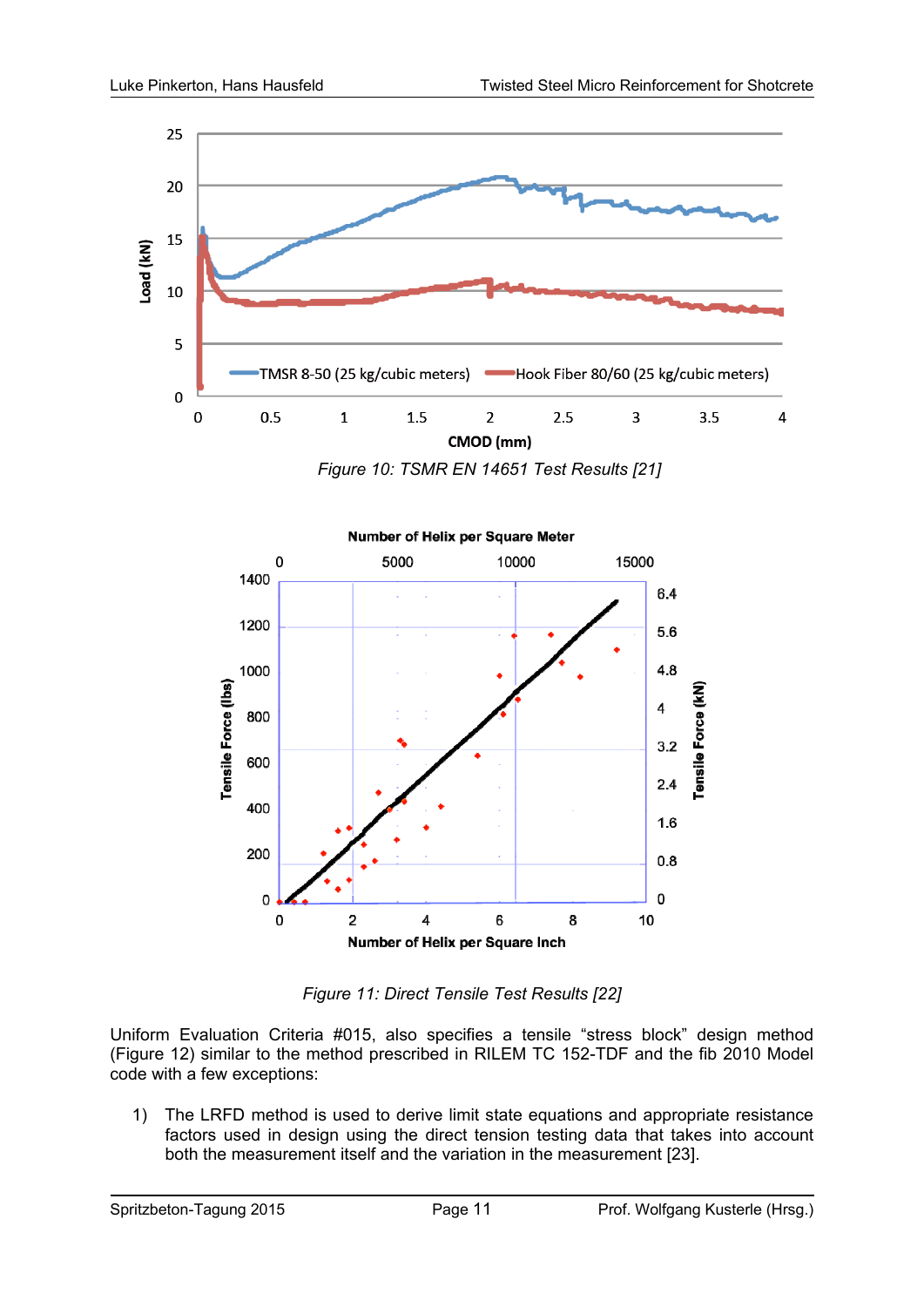- 2) A rectangular, rather than a triangular, stress block is assumed since TSMR provides stable tensile resistance as it untwists.
- 3) The design method specifically requires the engineer to determine the expected tensile strain based on loading and support conditions. Strain based restrictions and limitations are imposed to ensure the TSMR remains in the pre-cracked region or the stable post crack region (where fibers are stretching, not pulling out). The strain limits adequately address the size effect that occurs as sections become deep and strains (and crack widths) increase because it requires the engineer to compute the strain and ensure TSMR is used only when strains at ultimate are kept below maximums.



*Figure 12: TSMR Stress Block Model [14]* 

Flexural and shear prediction obtained using the design approach were validated against independent test results from 36 different test programs of different size specimens (including both 100x100 mm and 150x150 mm specimens) in different concrete mixes conducted at different labs [24]. Details of the design procedure and validation are in Uniform Evaluation Report 0279 and Evaluation Criteria 015 [13, 14].

#### **6. Conclusions. Suggested Modifications of Pertinent Clauses in Design Codes**

- TSMR has successfully achieved what the fiber industry has been in search of for decades – a fiber that engages the concrete BEFORE it fails. Unfortunately, since other products are unable to engage the concrete prior to its failure due to poor bond and/or low modulus of elasticity, ALL existing design procedures examined in this report completely ignore the pre-crack phase. DON'T GIVE UP ON THE MATRIX!
- Direct tension testing eliminates the need for estimating tensile response from beam tests using relationships that may not be the same for all fibers. Since force is measured on a per fibre basis the test is independent of fiber distribution and therefore has lower variations.
- Direct tension evaluation of TSMR vs. macro polymer fibers confirms the hypothesis that these fibers, due to their low modulus of elasticity, do not become active until large cracks have already formed.
- Analysis of the pre-crack portion of the direct tension curves suggests that polymer fibers may make the concrete more brittle than plain concrete. More testing needs to be done to confirm this.
- TSMR increases splitting tensile strengths. This may be useful for elastic design.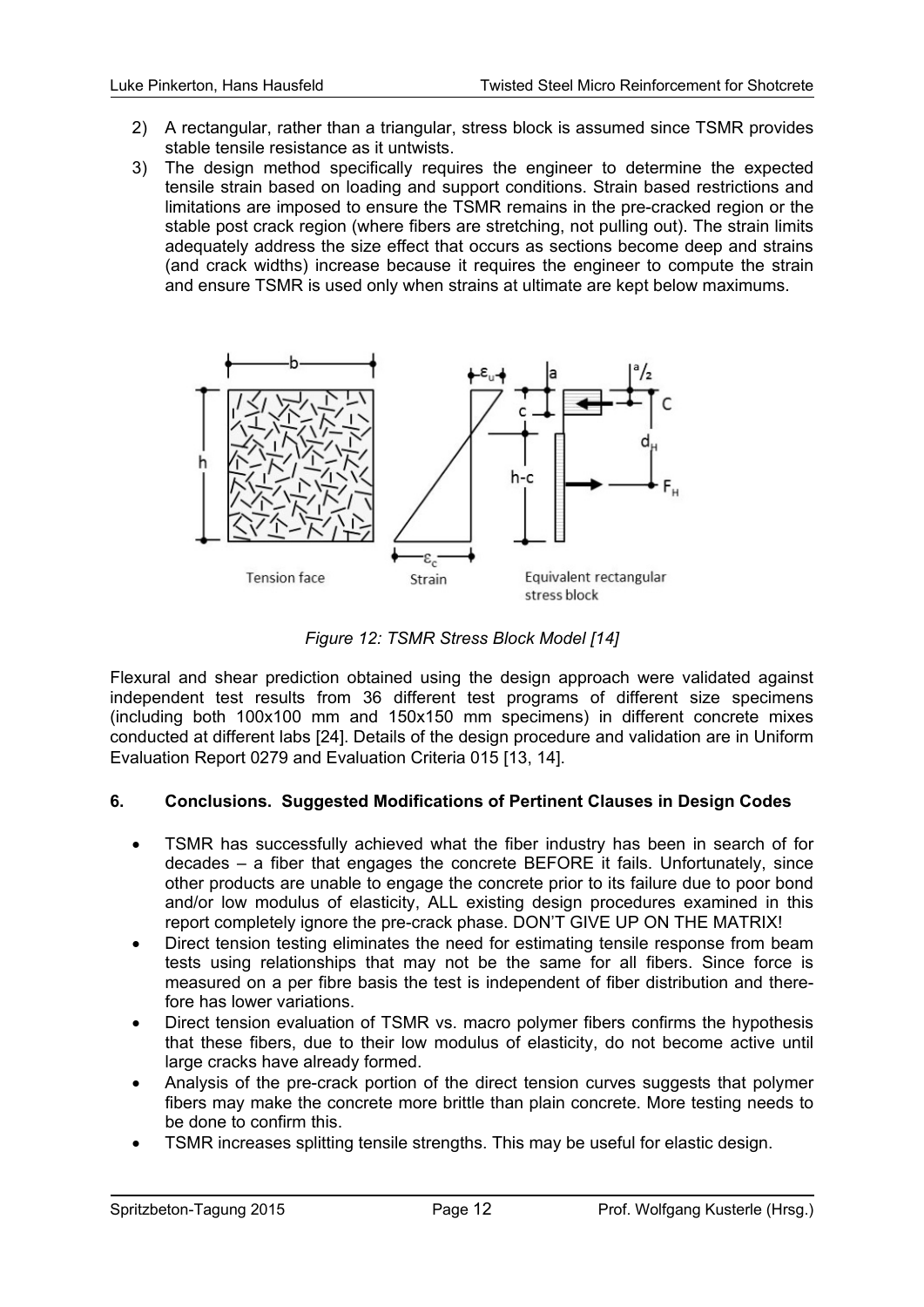- While TSMR can be "tailored" to perform well under standardized testing (by designing its length and diameter for the test specimen size), it is not necessary if the engineer uses the TSMR method (UES EC015/ER279). The tension-based design provides appropriate design limitations and resistance factors based on variations of force and distribution resulting in accurate predictions or capacity regardless of thickness/size.
- TSMR should be the product of choice whenever the engineer seeks to limit and control crack sizes to widths consistent with relevant concrete structural codes. Any structure where water infiltration, or visible cracks are a concern are ideal applications as TSMR adds tensile resistance prior to development of visible cracks.
- Engineers should be aware of the consequences of the use of polymer fibers large cracks are expected prior to the fibers providing any benefit to the concrete.

#### **7. References**

[1] Bernard, S.:

New Round-Panel Test Evaluates the Performance of Alternative Concrete Reinforcement Systems. ASTM Standardization News, November (2002).

- [2] Papworth, F.: Design guidelines for the use of fiber reinforced shotcrete in ground support. 27<sup>th</sup> Conference on OUR WORLD IN CONCRETE & STRUCTURES, (2002), 29-30.
- [3] EN 1992-2004, Eurocode 2:
- Design of Concrete Structures, European Committee for Standardization, (2004), Table 7.1N. [4] TR-34:
- Concrete Industrial Ground Floors. The Concrete Society, 4<sup>th</sup> Addition (2013). [5] TDF 162:
- Test and design methods for steel fiber reinforced concrete. Materials and Structures, RILEM, March (2004).
- [6] Wille, K., Parra-Montesinos, G.: Effect of Beam Size, Casting Method and Support Conditions on Flexural Behavior of Ultra High Performance Fiber Reinforced Concrete. ACI Materials Journal, May June (2012) 379-388.
- [7] Pinkerton, L., Stecher, J., Novak, J.: Twisted Steel Micro Reinforcement. Concrete International, Vol 35, No. 10 (2013).
- [8] Megson, T.H.G.: Structural and Stress Analysis. Second Edition, Elsevier Butterworth-Heinemann, Great Britain, 2005, 744 pp.
- [9] ACI 318-11: Building Code Requirements for Structural Concrete. American Concrete Institute, (2011).
- [10] EN 1992-2004, Eurocode 2: Design of Concrete Structures. European Committee for Standardization, (2004).
- [11] MOE Data Sources: Concrete: ACI 318-11 Section 8.5, 10.2.5; Rebar ACI 318-11 Section 8.5; Helix: Uniform Evaluation Service (www.iapmoes.org) ER 279, Section 3.1; Steel Fiber: Bekaert Dramix 65/60 Data Sheet (www.bekaert.com), Polypropylene/Polyethylene: Euclid TufStrand Data Sheet (www.euclidchemical.com); Copolymer /Polypropylene: Forta Ferro Data Sheet (www.fortaferro.com); Modified Olefin: Barchip Data Sheet (www.elastoplastic.com).
- [12] Report ESP017071P, Direct Tension Testing of Polypropylene / Polyethylene Fiber. Element St Paul (2014), Report ESP011215P Direct Tension Testing of TMSR 5-25. Element St Paul (2014), Report ESP010572P Direct Tension Testing of Plain Concrete. Element St Paul (2014).
- [13] ER-279, Uniform Evaluation Service Evaluation Report #279, Uniform Evaluation Service, 5001 E. Philadelphia St. Ontario, CA 91761 – USA (2014).
- [14] EC-015, Uniform Evaluation Service Evaluation Criteria #015, Uniform Evaluation Service, 5001 E. Philadelphia St. Ontario, CA 91761 – USA (2014).